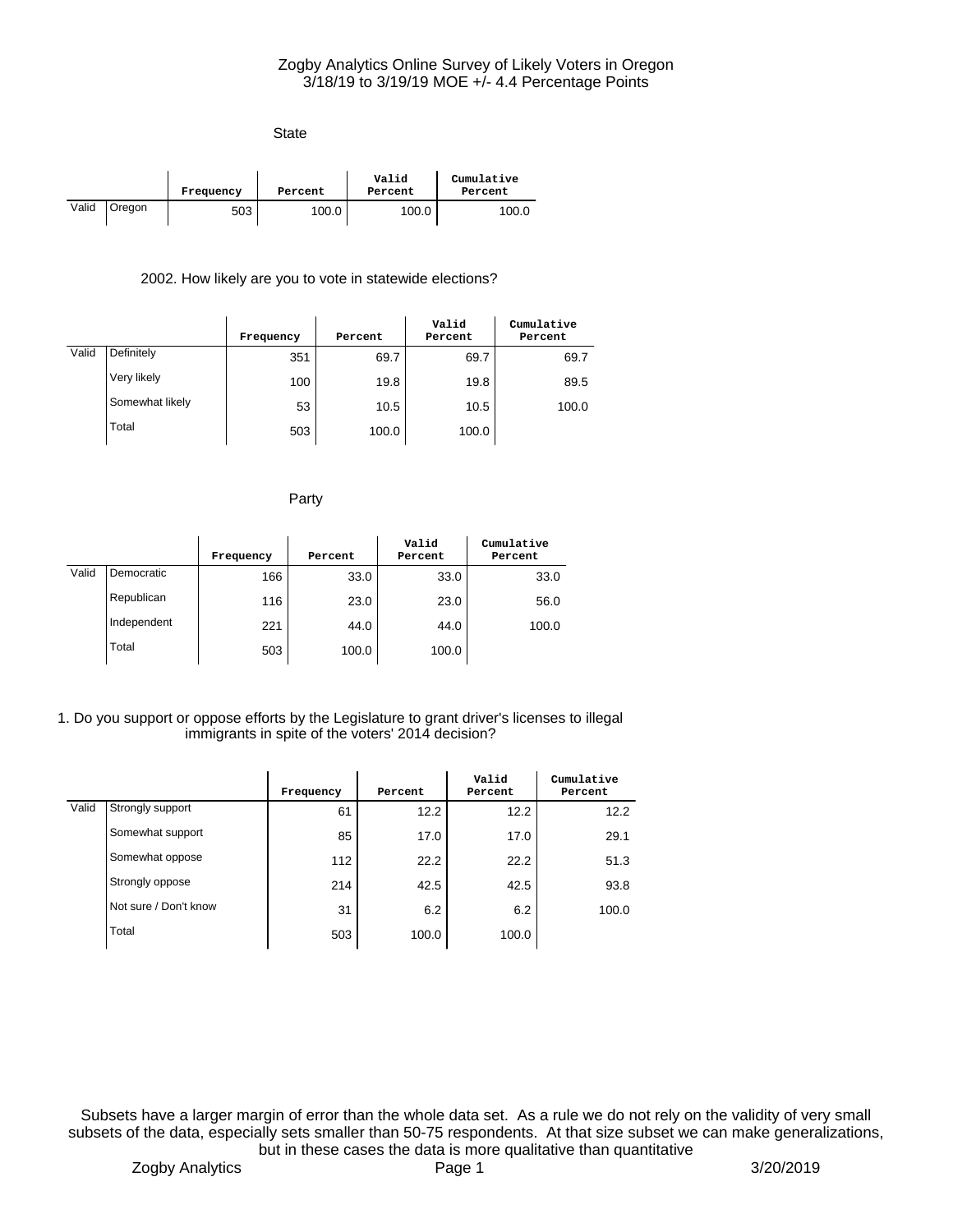2. Regardless of your views on whether illegal immigrants should be allowed to obtain Oregon driver's licenses, do you believe the State Legislature and Governor should pass legislation that overrides the decision of two-thirds of Oregon voters made in 201

|       |                                                                                                                                                       | Frequency | Percent | Valid<br>Percent | Cumulative<br>Percent |
|-------|-------------------------------------------------------------------------------------------------------------------------------------------------------|-----------|---------|------------------|-----------------------|
| Valid | No, the Legislature and the<br>Governor must respect the<br>decisions made by voters<br>through the ballot initiative<br>process.                     | 344       | 68.4    | 68.4             | 68.4                  |
|       | Yes, the Legislature and the<br>Governor have a right to enact<br>new laws, including those that<br>have previously been<br>overturned by the voters. | 94        | 18.7    | 18.7             | 87.1                  |
|       | Not sure / Don't know                                                                                                                                 | 65        | 12.9    | 12.9             | 100.0                 |
|       | Total                                                                                                                                                 | 503       | 100.0   | 100.0            |                       |

3. Generally speaking, how likely would you be to vote for a member of the Legislature who votes for a bill that reverses a decision made by a two-thirds majority of Oregon voters less than five years ago?

|       |                       | Frequency | Percent | Valid<br>Percent | Cumulative<br>Percent |
|-------|-----------------------|-----------|---------|------------------|-----------------------|
| Valid | Much more likely      | 26        | 5.2     | 5.2              | 5.2                   |
|       | Somewhat more likely  | 33        | 6.6     | 6.6              | 11.8                  |
|       | Somewhat less likely  | 85        | 17.0    | 17.0             | 28.8                  |
|       | Much less likely      | 234       | 46.5    | 46.5             | 75.3                  |
|       | No difference         | 59        | 11.8    | 11.8             | 87.1                  |
|       | Not sure / Don't know | 65        | 12.9    | 12.9             | 100.0                 |
|       | Total                 | 503       | 100.0   | 100.0            |                       |

4. Do you support or oppose the State of Oregon providing driver's licenses and government issued identification documents to people that are not legally in the United States?

|       |                       | Frequency | Percent | Valid<br>Percent | Cumulative<br>Percent |
|-------|-----------------------|-----------|---------|------------------|-----------------------|
| Valid | Strongly support      | 55        | 10.9    | 10.9             | 10.9                  |
|       | Somewhat support      | 96        | 19.2    | 19.2             | 30.1                  |
|       | Somewhat oppose       | 108       | 21.5    | 21.5             | 51.6                  |
|       | Strongly oppose       | 211       | 41.9    | 41.9             | 93.5                  |
|       | Not sure / Don't know | 33        | 6.5     | 6.5              | 100.0                 |
|       | Total                 | 503       | 100.0   | 100.0            |                       |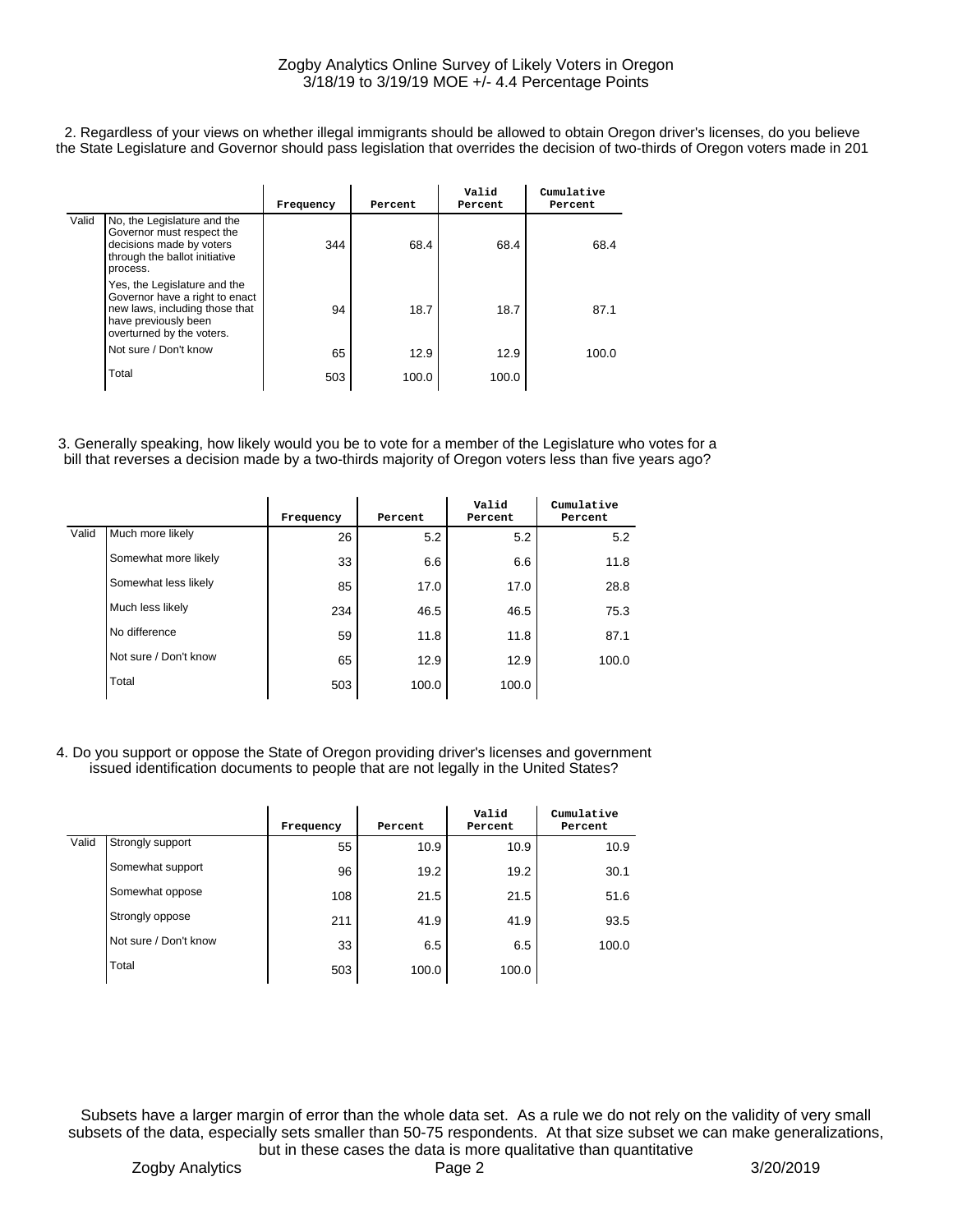# Age group A

|         |           | Frequency | Percent | Valid<br>Percent | Cumulative<br>Percent |
|---------|-----------|-----------|---------|------------------|-----------------------|
| Valid   | 18-29     | 75        | 14.9    | 15.0             | 15.0                  |
|         | $30 - 49$ | 165       | 32.7    | 33.0             | 48.0                  |
|         | 50-64     | 140       | 27.8    | 28.0             | 76.0                  |
|         | $65+$     | 120       | 23.8    | 24.0             | 100.0                 |
|         | Total     | 499       | 99.2    | 100.0            |                       |
| Missing | .00       | 4         | .8      |                  |                       |
| Total   |           | 503       | 100.0   |                  |                       |

## Age group B

|         |       | Frequency | Percent | Valid<br>Percent | Cumulative<br>Percent |
|---------|-------|-----------|---------|------------------|-----------------------|
| Valid   | 18-24 | 35        | 6.9     | 7.0              | 7.0                   |
|         | 25-34 | 68        | 13.5    | 13.6             | 20.6                  |
|         | 35-54 | 178       | 35.4    | 35.7             | 56.3                  |
|         | 55-69 | 174       | 34.6    | 34.9             | 91.2                  |
|         | $70+$ | 44        | 8.7     | 8.8              | 100.0                 |
|         | Total | 499       | 99.2    | 100.0            |                       |
| Missing | .00   | 4         | .8      |                  |                       |
| Total   |       | 503       | 100.0   |                  |                       |

## Education

|         |                   | Frequency | Percent | Valid<br>Percent | Cumulative<br>Percent |
|---------|-------------------|-----------|---------|------------------|-----------------------|
| Valid   | No College Degree | 250       | 49.8    | 50.0             | 50.0                  |
|         | College Degree+   | 251       | 49.8    | 50.0             | 100.0                 |
|         | Total             | 501       | 99.6    | 100.0            |                       |
| Missing | .00               | 2         | .4      |                  |                       |
| Total   |                   | 503       | 100.0   |                  |                       |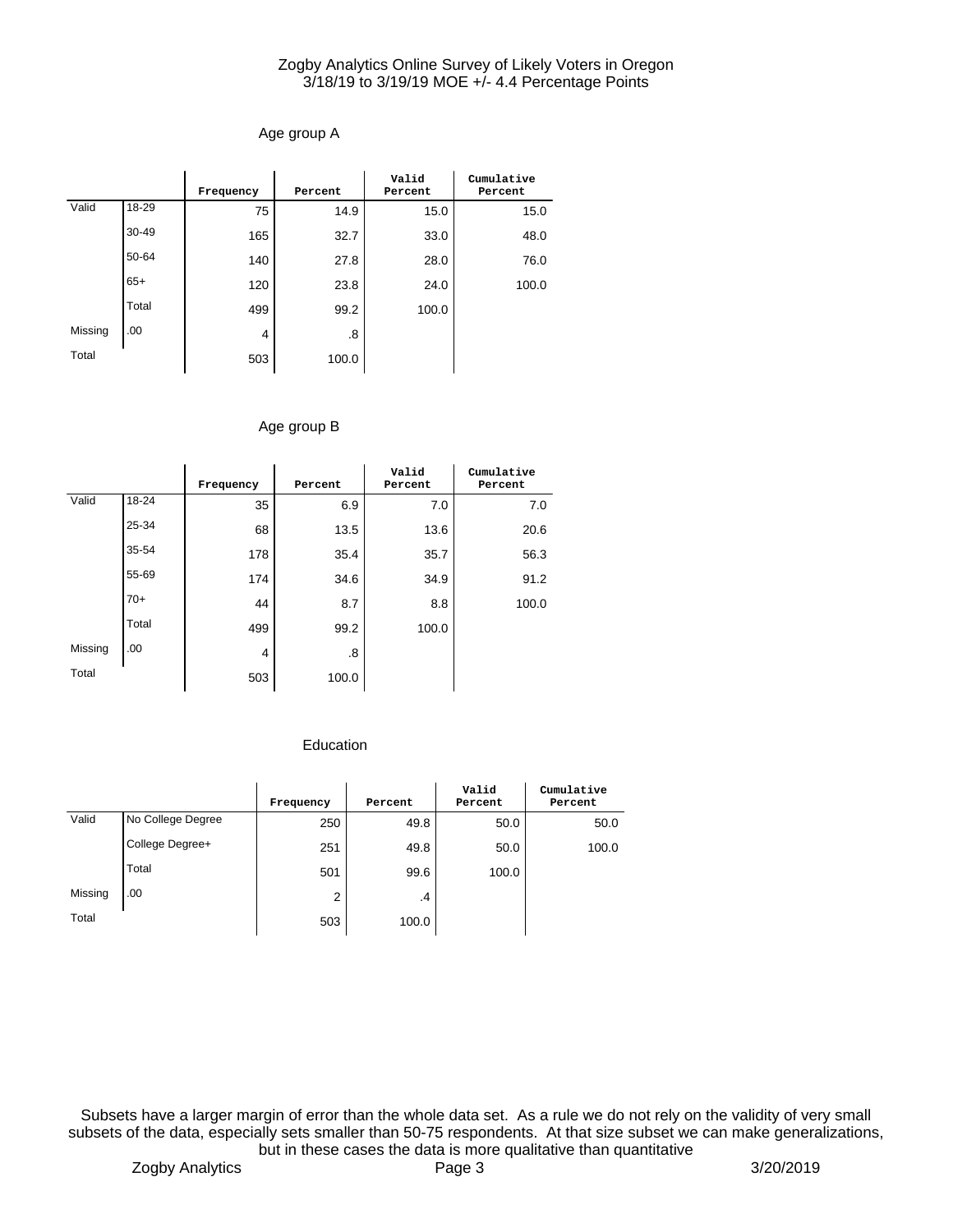## Race

|         |         | Frequency | Percent | Valid<br>Percent | Cumulative<br>Percent |
|---------|---------|-----------|---------|------------------|-----------------------|
| Valid   | White   | 410       | 81.5    | 82.0             | 82.0                  |
|         | Hisp    | 45        | 8.9     | 9.0              | 91.0                  |
|         | AfrAmer | 5         | 1.0     | 1.0              | 92.0                  |
|         | Asian   | 20        | 4.0     | 4.0              | 96.0                  |
|         | Other   | 20        | 4.0     | 4.0              | 100.0                 |
|         | Total   | 500       | 99.4    | 100.0            |                       |
| Missing | .00     | 3         | .6      |                  |                       |
| Total   |         | 503       | 100.0   |                  |                       |

#### Marital Status

|         |                                        | Frequency | Percent | Valid<br>Percent | Cumulative<br>Percent |
|---------|----------------------------------------|-----------|---------|------------------|-----------------------|
| Valid   | Married                                | 272       | 54.1    | 54.2             | 54.2                  |
|         | Single, never married                  | 100       | 20.0    | 20.0             | 74.2                  |
|         | Divorced/separated/widowed             | 87        | 17.2    | 17.2             | 91.4                  |
|         | Civil union or domestic<br>partnership | 43        | 8.6     | 8.6              | 100.0                 |
|         | Total                                  | 502       | 99.8    | 100.0            |                       |
| Missing | l 0                                    | 1         | $\cdot$ |                  |                       |
| Total   |                                        | 503       | 100.0   |                  |                       |

Live

|       |                                             | Frequency | Percent | Valid<br>Percent | Cumulative<br>Percent |
|-------|---------------------------------------------|-----------|---------|------------------|-----------------------|
| Valid | Large city (100,000 or more<br>residents)   | 134       | 26.6    | 26.6             | 26.6                  |
|       | Small city (less than 100,000<br>residents) | 119       | 23.7    | 23.7             | 50.3                  |
|       | Suburbs                                     | 135       | 26.7    | 26.7             | 77.0                  |
|       | Rural area                                  | 116       | 23.0    | 23.0             | 100.0                 |
|       | Total                                       | 503       | 100.0   | 100.0            |                       |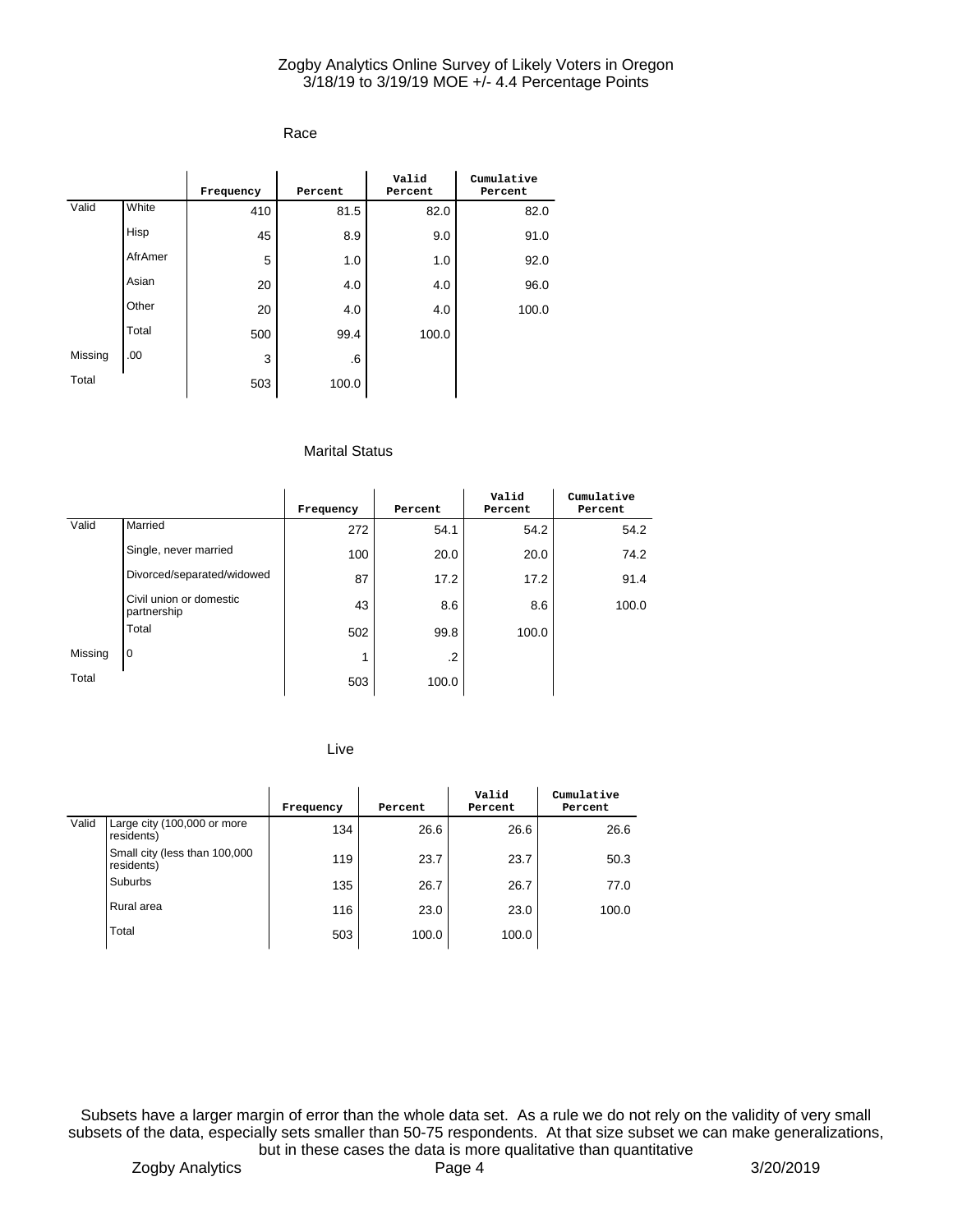# Ideology Recoded

|         |              | Frequency | Percent | Valid<br>Percent | Cumulative<br>Percent |
|---------|--------------|-----------|---------|------------------|-----------------------|
| Valid   | Liberal      | 146       | 28.9    | 29.7             | 29.7                  |
|         | Moderate     | 171       | 33.9    | 34.9             | 64.6                  |
|         | Conservative | 173       | 34.4    | 35.4             | 100.0                 |
|         | Total        | 489       | 97.3    | 100.0            |                       |
| Missing | .00          | 14        | 2.7     |                  |                       |
| Total   |              | 503       | 100.0   |                  |                       |

# Religion

|       |            | Frequency | Percent | Valid<br>Percent | Cumulative<br>Percent |
|-------|------------|-----------|---------|------------------|-----------------------|
| Valid | Catholic   | 70        | 14.0    | 14.0             | 14.0                  |
|       | Protestant | 155       | 30.9    | 30.9             | 44.9                  |
|       | Jewish     | 5         | 1.0     | 1.0              | 45.9                  |
|       | Other/None | 272       | 54.1    | 54.1             | 100.0                 |
|       | Total      | 503       | 100.0   | 100.0            |                       |

# Born Again

|         |                | Frequency | Percent | Valid<br>Percent | Cumulative<br>Percent |
|---------|----------------|-----------|---------|------------------|-----------------------|
| Valid   | Yes            | 86        | 17.2    | 55.5             | 55.5                  |
|         | <b>No</b>      | 59        | 11.7    | 38.0             | 93.5                  |
|         | Not sure       | 10        | 2.0     | 6.5              | 100.0                 |
|         | Total          | 155       | 30.9    | 100.0            |                       |
| Missing | $\overline{0}$ | 348       | 69.1    |                  |                       |
| Total   |                | 503       | 100.0   |                  |                       |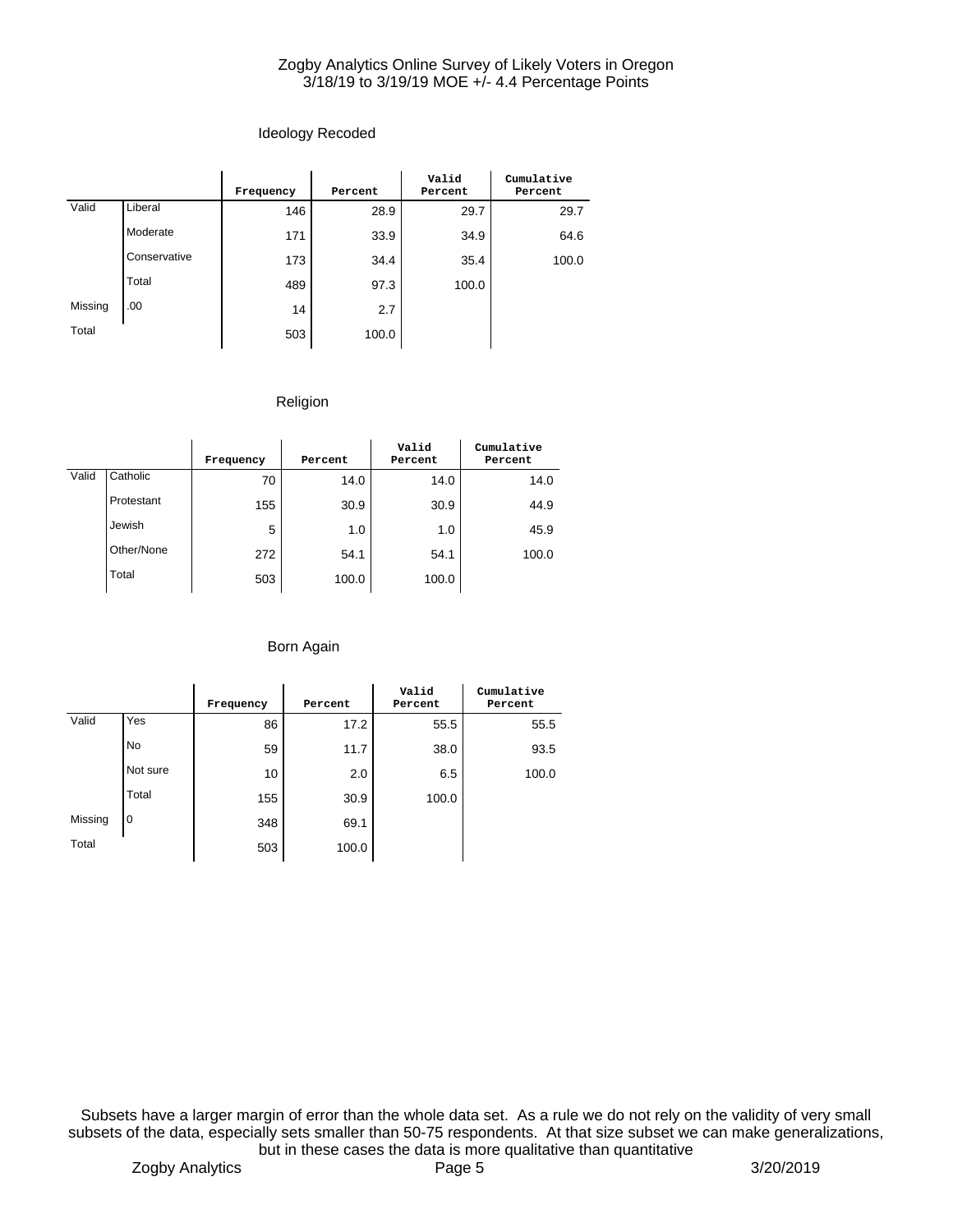## Union

|         |                | Frequency | Percent | Valid<br>Percent | Cumulative<br>Percent |
|---------|----------------|-----------|---------|------------------|-----------------------|
| Valid   | Yes            | 81        | 16.1    | 16.4             | 16.4                  |
|         | <b>No</b>      | 413       | 82.1    | 83.6             | 100.0                 |
|         | Total          | 494       | 98.2    | 100.0            |                       |
| Missing | $\overline{0}$ | 9         | 1.8     |                  |                       |
| Total   |                | 503       | 100.0   |                  |                       |

## Child<17

|         |           | Frequency | Percent | Valid<br>Percent | Cumulative<br>Percent |
|---------|-----------|-----------|---------|------------------|-----------------------|
| Valid   | Yes       | 148       | 29.4    | 29.6             | 29.6                  |
|         | <b>No</b> | 352       | 69.9    | 70.4             | 100.0                 |
|         | Total     | 500       | 99.3    | 100.0            |                       |
| Missing | l 0       | 3         | .7      |                  |                       |
| Total   |           | 503       | 100.0   |                  |                       |

## Employment Status

|         |                                                    | Frequency | Percent | Valid<br>Percent | Cumulative<br>Percent |
|---------|----------------------------------------------------|-----------|---------|------------------|-----------------------|
| Valid   | Working full time                                  | 220       | 43.7    | 43.9             | 43.9                  |
|         | Working part time                                  | 57        | 11.3    | 11.4             | 55.3                  |
|         | Temporarily unemployed and<br>looking for work     | 22        | 4.4     | 4.4              | 59.7                  |
|         | Temporarily unemployed and not<br>looking for work | 14        | 2.7     | 2.7              | 62.4                  |
|         | Student                                            | 21        | 4.2     | 4.2              | 66.7                  |
|         | Stay at home parent/spouse                         | 40        | 8.0     | 8.1              | 74.7                  |
|         | Retired                                            | 127       | 25.2    | 25.3             | 100.0                 |
|         | Total                                              | 501       | 99.6    | 100.0            |                       |
| Missing | $\mathbf 0$                                        | 2         | .4      |                  |                       |
| Total   |                                                    | 503       | 100.0   |                  |                       |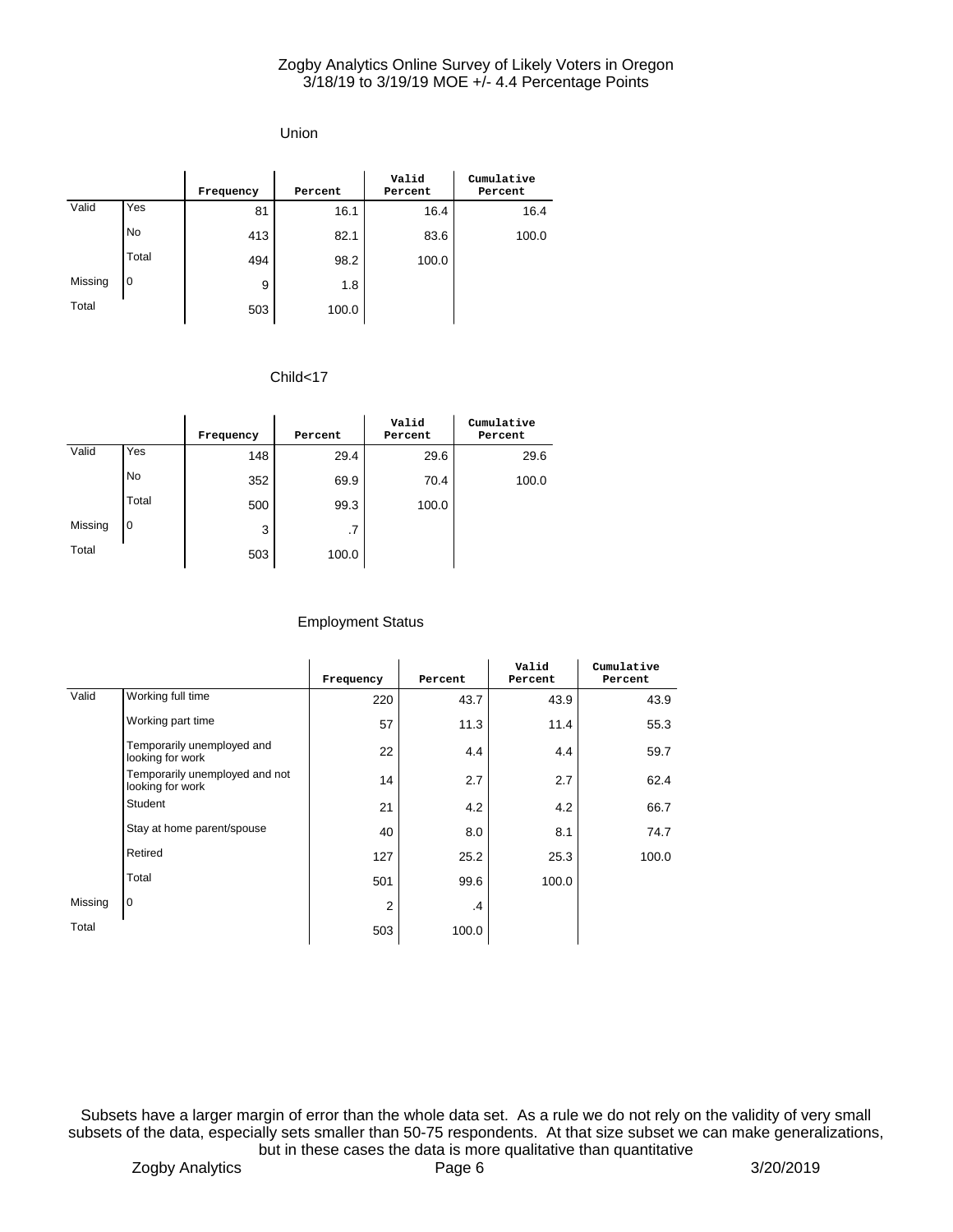# Veteran/Armed Forces?

|       |           | Frequency | Percent | Valid<br>Percent | Cumulative<br>Percent |
|-------|-----------|-----------|---------|------------------|-----------------------|
| Valid | Yes       | 101       | 20.1    | 20.1             | 20.1                  |
|       | <b>No</b> | 402       | 79.9    | 79.9             | 100.0                 |
|       | Total     | 503       | 100.0   | 100.0            |                       |

## Resident

|         |                  | Frequency | Percent | Valid<br>Percent | Cumulative<br>Percent |
|---------|------------------|-----------|---------|------------------|-----------------------|
| Valid   | My city or town  | 125       | 24.9    | 25.2             | 25.2                  |
|         | America          | 219       | 43.6    | 44.1             | 69.4                  |
|         | The planet Earth | 152       | 30.3    | 30.6             | 100.0                 |
|         | Total            | 497       | 98.8    | 100.0            |                       |
| Missing | $\overline{0}$   | 6         | 1.2     |                  |                       |
| Total   |                  | 503       | 100.0   |                  |                       |

#### Income

|         |                       | Frequency | Percent | Valid<br>Percent | Cumulative<br>Percent |
|---------|-----------------------|-----------|---------|------------------|-----------------------|
| Valid   | Less than \$25,000    | 79        | 15.7    | 16.5             | 16.5                  |
|         | \$25001 - 35000       | 54        | 10.7    | 11.3             | 27.8                  |
|         | \$35001 - 50000       | 58        | 11.6    | 12.2             | 40.0                  |
|         | \$50001 - 75000       | 89        | 17.7    | 18.6             | 58.6                  |
|         | \$75001 - 100000      | 69        | 13.7    | 14.4             | 73.0                  |
|         | \$100001 - 150000     | 99        | 19.6    | 20.6             | 93.6                  |
|         | Greater than \$150000 | 31        | 6.1     | 6.4              | 100.0                 |
|         | Total                 | 479       | 95.2    | 100.0            |                       |
| Missing | $\overline{0}$        | 24        | 4.8     |                  |                       |
| Total   |                       | 503       | 100.0   |                  |                       |